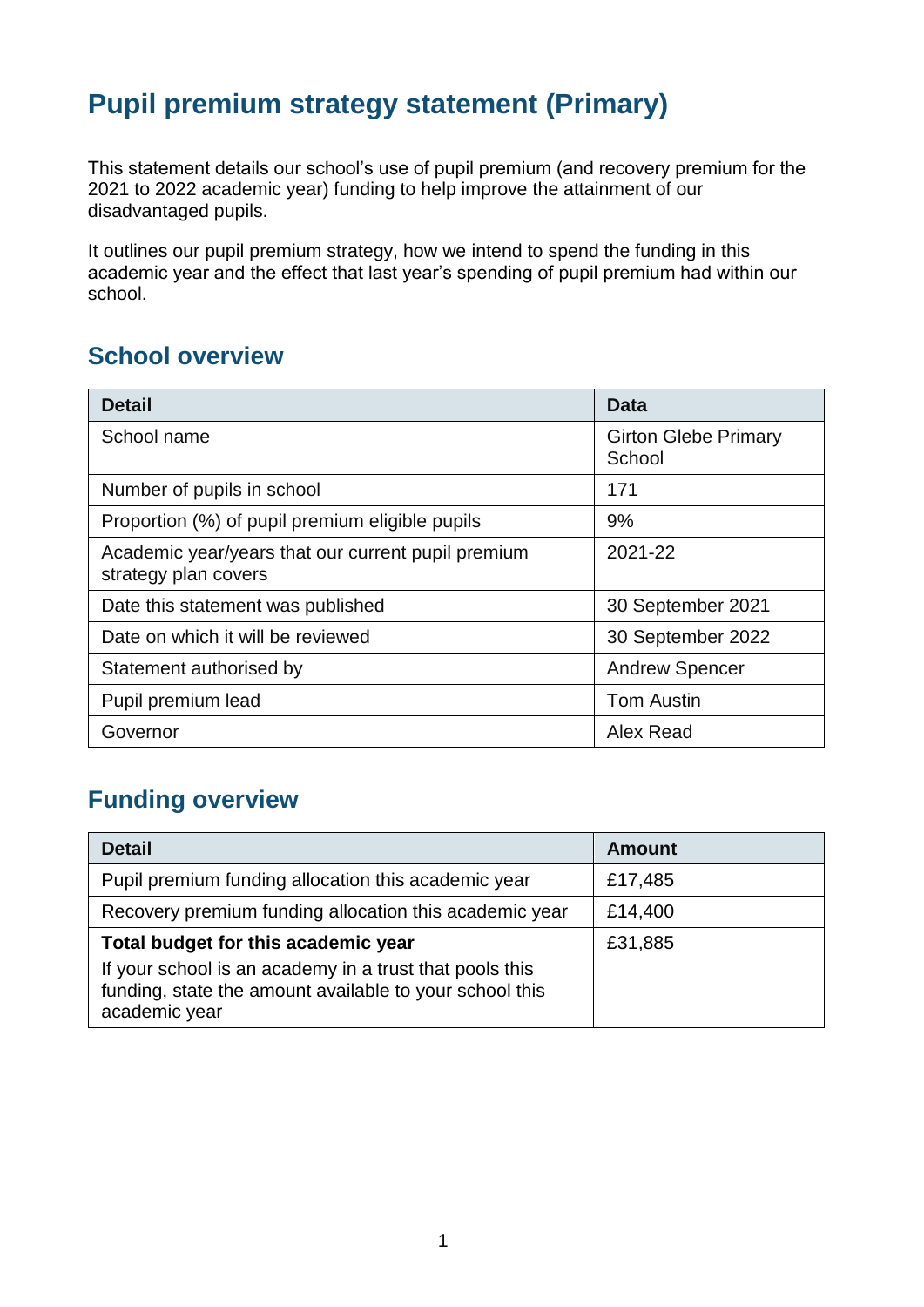# **Part A: Pupil premium strategy plan**

## **Statement of intent**

*All disadvantaged pupils will make at least expected progress, in line with national averages for pupils who are not disadvantaged and any Covid-related attainment gaps, particularly evident in writing, will be bridged*

*All disadvantaged pupils will have good attendance and behaviour, in line with national averages for pupils who are not disadvantaged*

*All disadvantaged pupils will be successful learners, provided with timely and accurate feedback on their learning and given additional support to catch up where required, particularly to develop their English and maths skills*

*All disadvantaged students will have access to extra-curricular opportunities and will be given the chance to develop their cultural capital*

## **Challenges**

This details the key challenges to achievement that we have identified among our disadvantaged pupils.

| <b>Challenge</b><br>number | <b>Detail of challenge</b>                           |
|----------------------------|------------------------------------------------------|
|                            | Attainment gaps post-Covid, in particular in writing |
| 2                          | Lack of support and resources at home                |
| 3                          | Weak language and communication skills               |
|                            | Behaviour and emotional difficulties                 |
| 5                          | Low confidence and self-esteem                       |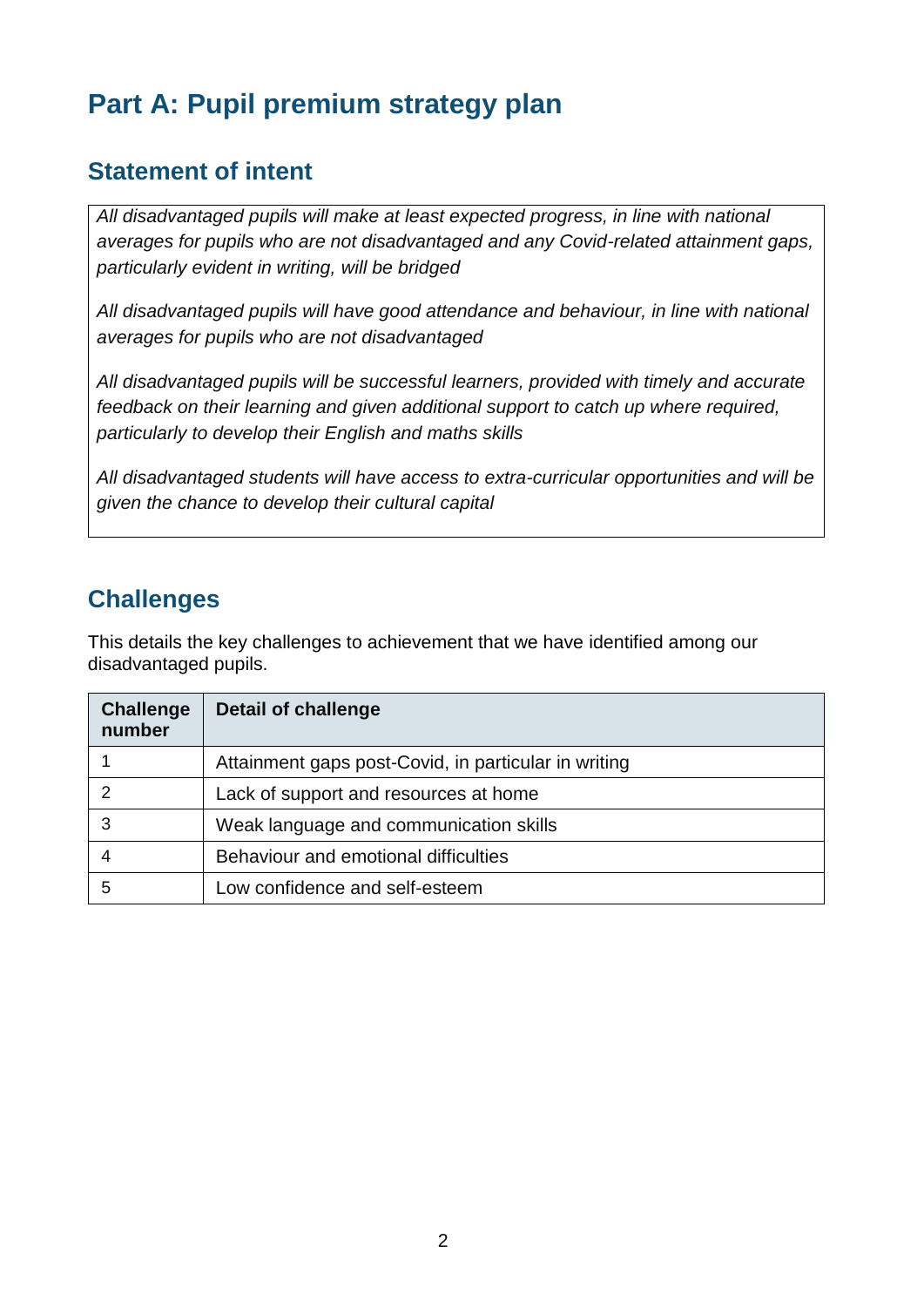## **Intended outcomes**

This explains the outcomes we are aiming for **by the end of our current strategy plan**, and how we will measure whether they have been achieved.

| <b>Intended outcome</b>                                                         | <b>Success criteria</b>                                                                                                     |
|---------------------------------------------------------------------------------|-----------------------------------------------------------------------------------------------------------------------------|
| Progress for all disadvantaged pupils                                           | 6 Target Tracker steps across all areas of<br>the curriculum in core and non-core areas                                     |
| Attainment for all disadvantaged pupils                                         | Year 2 and Year 6 SAT attainment in line<br>with nationals                                                                  |
| Improved engagement among disadvantaged<br>pupils                               | 6 Target Tracker steps across all areas of<br>the curriculum in core and non-core areas                                     |
| Improved engagement among disadvantaged<br>pupils' parents                      | Parental attendance at parental consultation<br>and learning sessions improves                                              |
| Attendance rates among disadvantaged<br>pupils as good as all pupils nationally | Attendance of disadvantaged students in<br>line with school target for attendance of 96%                                    |
| Fewer behavioural and emotional difficulties<br>among disadvantaged pupils      | Fewer behavioural incidents logged and<br>improvements to children's mental health<br>evidenced through annual pupil survey |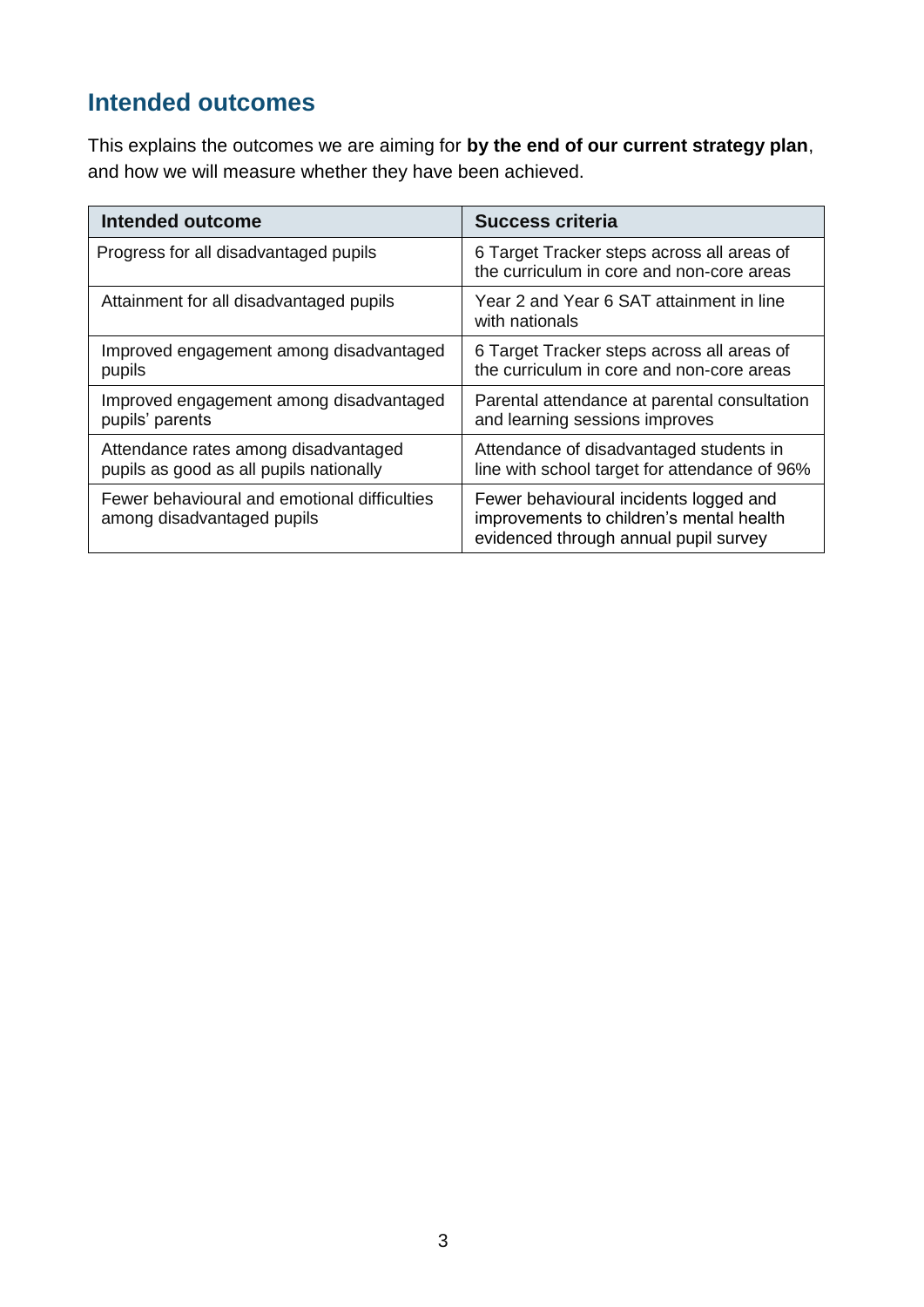## **Activity in this academic year**

This details how we intend to spend our pupil premium (and recovery premium funding) **this academic year** to address the challenges listed above.

## **Teaching (for example, CPD, recruitment and retention)**

Budgeted cost: £3,500

| <b>Activity</b>                                                                                                               | <b>Evidence that supports this</b><br>approach                                                                                      | <b>Challenge</b><br>number(s)<br>addressed |
|-------------------------------------------------------------------------------------------------------------------------------|-------------------------------------------------------------------------------------------------------------------------------------|--------------------------------------------|
| <b>Deliver Quality First</b><br>Teaching, informed<br>by lesson studies and<br>educational research                           | Research-driven approaches<br>provide measurable benefits across<br>all areas of teaching and delivery                              | 1, 2, 3, 4, 5                              |
| Ensure barriers to<br>learning are<br>overcome through<br>focus on Pupil<br><b>Premium Passports</b>                          | Planning for vulnerable children's<br>specific needs facilitates their<br>development and helps to overcome<br>barriers to learning | 1, 2, 3, 4, 5                              |
| <b>Review Girton Glebe</b><br><b>Primary School</b><br>curriculum the needs<br>of its vulnerable pupils<br>continue to be met | A stimulating curriculum, relevant to<br>the needs of vulnerable children will<br>facilitate their engagement and<br>development    | 1, 2, 3, 4, 5                              |
| Upskilling of staff<br>through CPD                                                                                            | Upskilling of staff facilitates retention                                                                                           | 1, 2, 3, 4, 5                              |
| Supportive culture to<br>ensure retention of<br>key staff                                                                     | Retention of key staff more likely in a<br>supportive culture                                                                       | 1, 2, 3, 4, 5                              |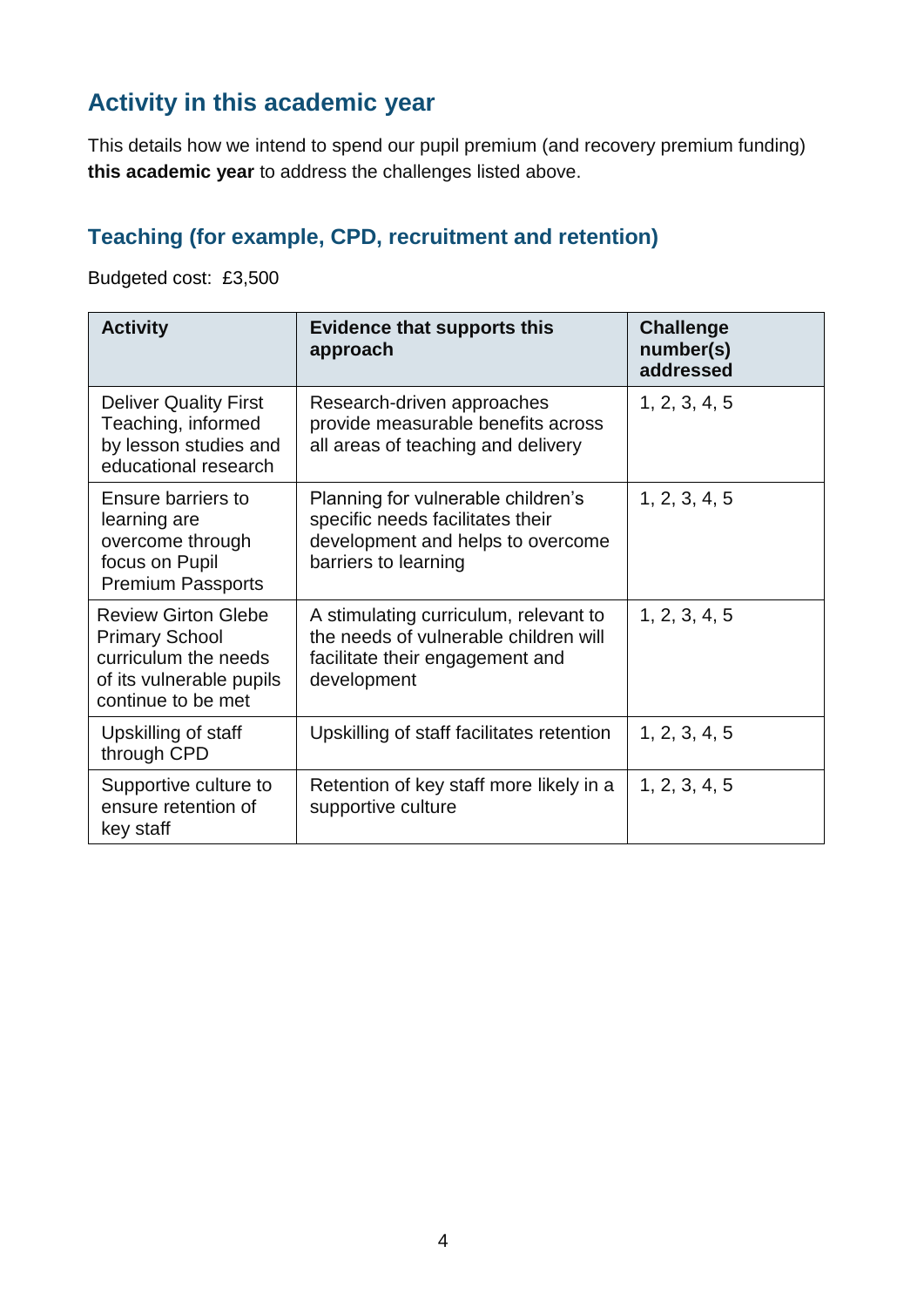## **Targeted academic support (for example, tutoring, one-to-one support structured interventions)**

Budgeted cost: £16,500

| <b>Activity</b>                                                                                          | <b>Evidence that supports this</b><br>approach             | <b>Challenge</b><br>number(s)<br>addressed |
|----------------------------------------------------------------------------------------------------------|------------------------------------------------------------|--------------------------------------------|
| One-to-one tutoring                                                                                      | Focused tutor attention facilitates<br>post-Covid catch-up | 1, 2, 3, 4, 5                              |
| Small group catch-up<br>tutoring                                                                         | Focused tutor attention facilitates<br>post-Covid catch-up | 1, 2, 3, 4, 5                              |
| English tuition groups<br>(including<br>Acceleread,<br>Accelewrite and<br>spelling boosters)             | Proven benefits to progress and<br>attainment              | 1, 2, 3, 4, 5                              |
| Maths tuition groups<br>(including 1 <sup>st</sup> Class @<br><b>Number and Success</b><br>@ Arithmetic) | Proven benefits to progress and<br>attainment              | 1, 2, 3, 4, 5                              |
| Lunchtime writing PP<br>engagement sessions                                                              | Proven benefits to progress and<br>attainment              | 1, 2, 3, 4, 5                              |
| <b>Tailored resources</b><br>provided to<br>vulnerable pupils                                            | Proven benefits to progress and<br>attainment              | 1, 2, 3, 4, 5                              |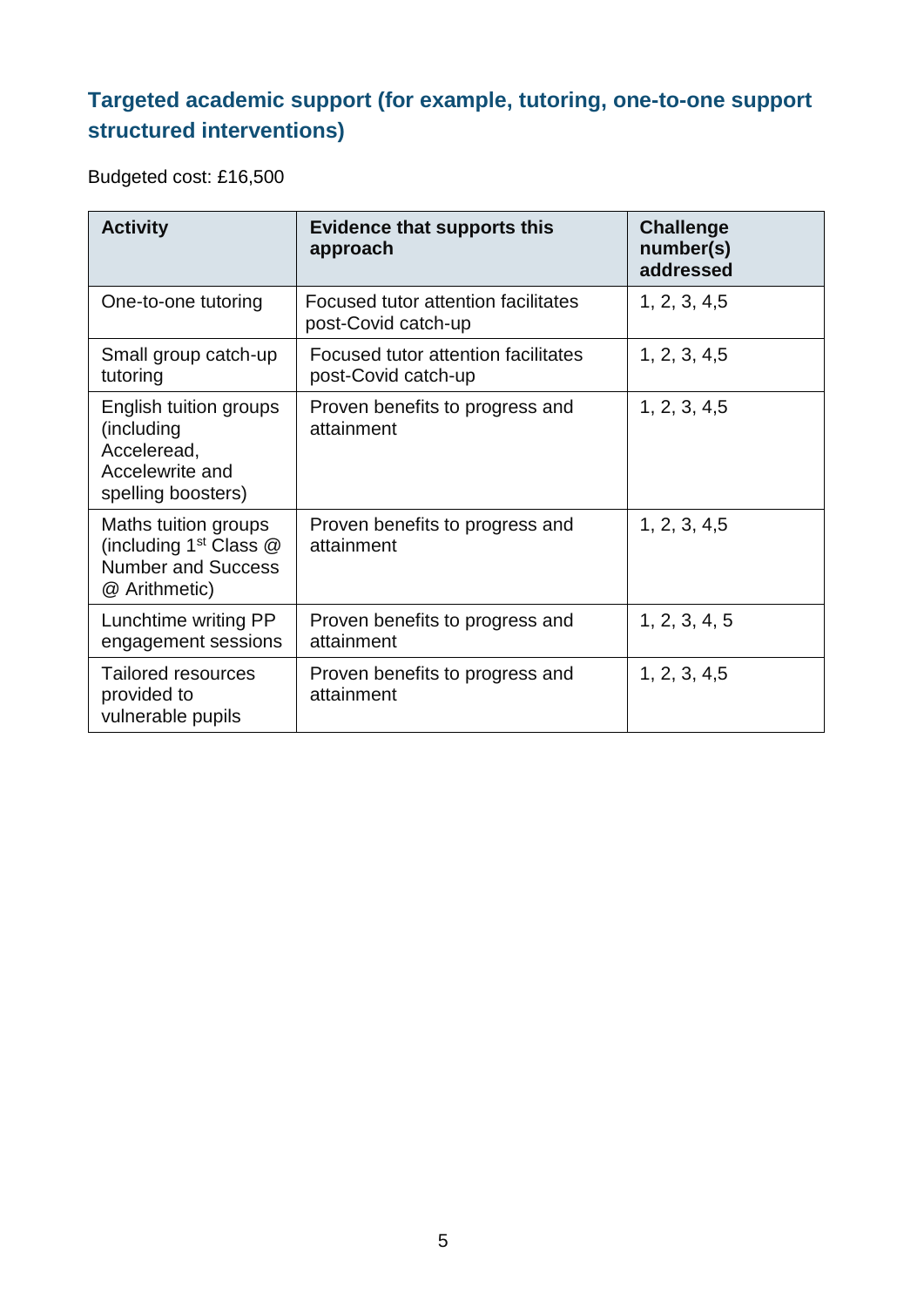## **Wider strategies (for example, related to attendance, behaviour, wellbeing)**

Budgeted cost: £11,885

| <b>Activity</b>                                                                       | <b>Evidence that supports this</b><br>approach                                                                                                                                                     | <b>Challenge</b><br>number(s)<br>addressed |
|---------------------------------------------------------------------------------------|----------------------------------------------------------------------------------------------------------------------------------------------------------------------------------------------------|--------------------------------------------|
| <b>Counselling sessions</b><br>(Family Support<br>Worker and other<br>agency staff)   | Clinically-proven benefits                                                                                                                                                                         | 2, 4, 5                                    |
| Mental health and<br>social skills sessions                                           | Utilisation in previous years has<br>delivered measurable improvements                                                                                                                             | 2, 4, 5                                    |
| Chimp Paradox<br>learning group<br>sessions                                           | Utilisation in previous years has<br>delivered measurable improvements                                                                                                                             | 1, 2, 3, 4, 5                              |
| Funding of music<br>lessons for vulnerable<br>children                                | Utilisation in previous years has<br>delivered measurable improvements                                                                                                                             | 2, 4, 5                                    |
| Funding of<br>educational trips for<br>vulnerable children                            | Utilisation in previous years has<br>delivered measurable improvements                                                                                                                             | 2, 4, 5                                    |
| Provision of books<br>and reading<br>resources to<br>encourage reading                | Utilisation in previous years has<br>delivered measurable improvements                                                                                                                             | 1, 2, 3, 4, 5                              |
| <b>Additional cultural</b><br>capital provided<br>through enrichment<br>days/sessions | Utilisation in previous years has<br>delivered measurable improvements                                                                                                                             | 1, 2, 3, 4, 5                              |
| English/maths<br>learning sessions<br>provided for parents                            | Parents are more responsive to<br>children's social, emotional and<br>intellectual developmental needs, as<br>well as becoming more confident in<br>their parenting and decision-making<br>skills. | 1, 2, 3, 4, 5                              |
| Learning plans and<br><b>Pupil Premium</b><br>Passports shared<br>with parents        | Parents are more responsive to<br>children's social, emotional and<br>intellectual developmental needs, as<br>well as becoming more confident in<br>their parenting and decision-making<br>skills. | 1, 2, 3, 4, 5                              |

## **Total budgeted cost: £31,885**